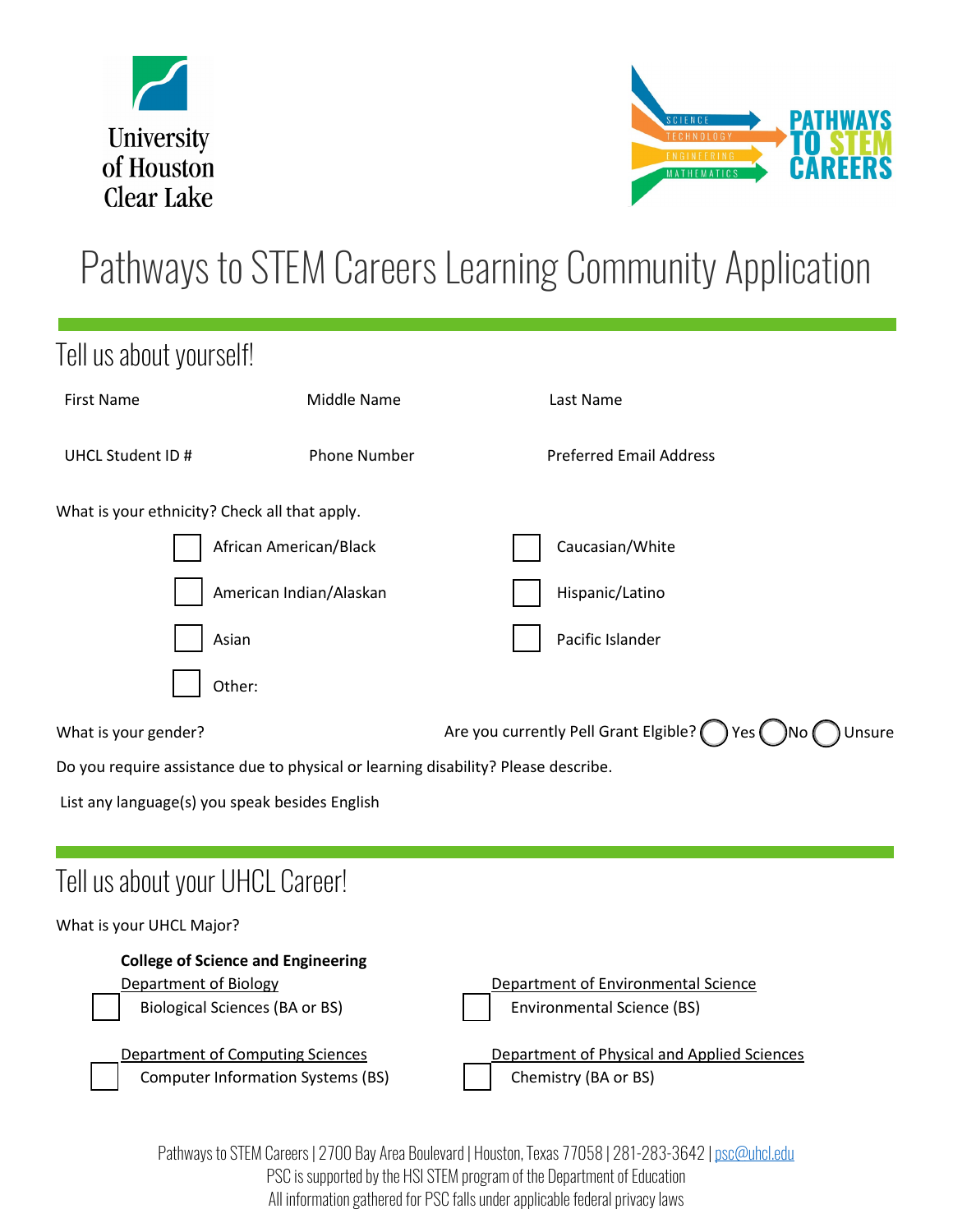## P>E

| Computer Science (BS)                                                            | Occupational Safety and Health (BS)                          |  |  |  |  |
|----------------------------------------------------------------------------------|--------------------------------------------------------------|--|--|--|--|
| Information Technology (BS)                                                      | Physics (BS)                                                 |  |  |  |  |
| Interdisciplinary Studies in IT (BAS)                                            |                                                              |  |  |  |  |
| Department of Engineering                                                        | Department of Mathematics and Statistics                     |  |  |  |  |
| <b>Computer Engineering (BS)</b>                                                 | Mathematical Sciences (BA or BS)                             |  |  |  |  |
| <b>Mechanical Engineering (BS)</b>                                               |                                                              |  |  |  |  |
| <b>College of Education and College of Science and Engineering Joint Degrees</b> |                                                              |  |  |  |  |
| Biological Science (BA) with Life Sciences 7-12 Certification                    |                                                              |  |  |  |  |
|                                                                                  | Mathematical Science (BA) with Mathematics 4-8 Certification |  |  |  |  |
| Mathematical Science (BA or BS) with Mathematics 7-12 Certification              |                                                              |  |  |  |  |
| List any specialization or concentration (e.g., Pre-Health):                     |                                                              |  |  |  |  |
| List any Minors:                                                                 |                                                              |  |  |  |  |
| Are you currently enrolled at another institution? If so, what school?           |                                                              |  |  |  |  |

List any UHCL Student Organizations you are involved with, along with your title (if applicable):

## Tell us about your most recent work experience! (If any)

Name of Firm/Organization:

Location:

Dates Worked:

Job Title:

## Tell us more about your goals in STEM and with PSC!

I would like to be considered for (check all that apply):